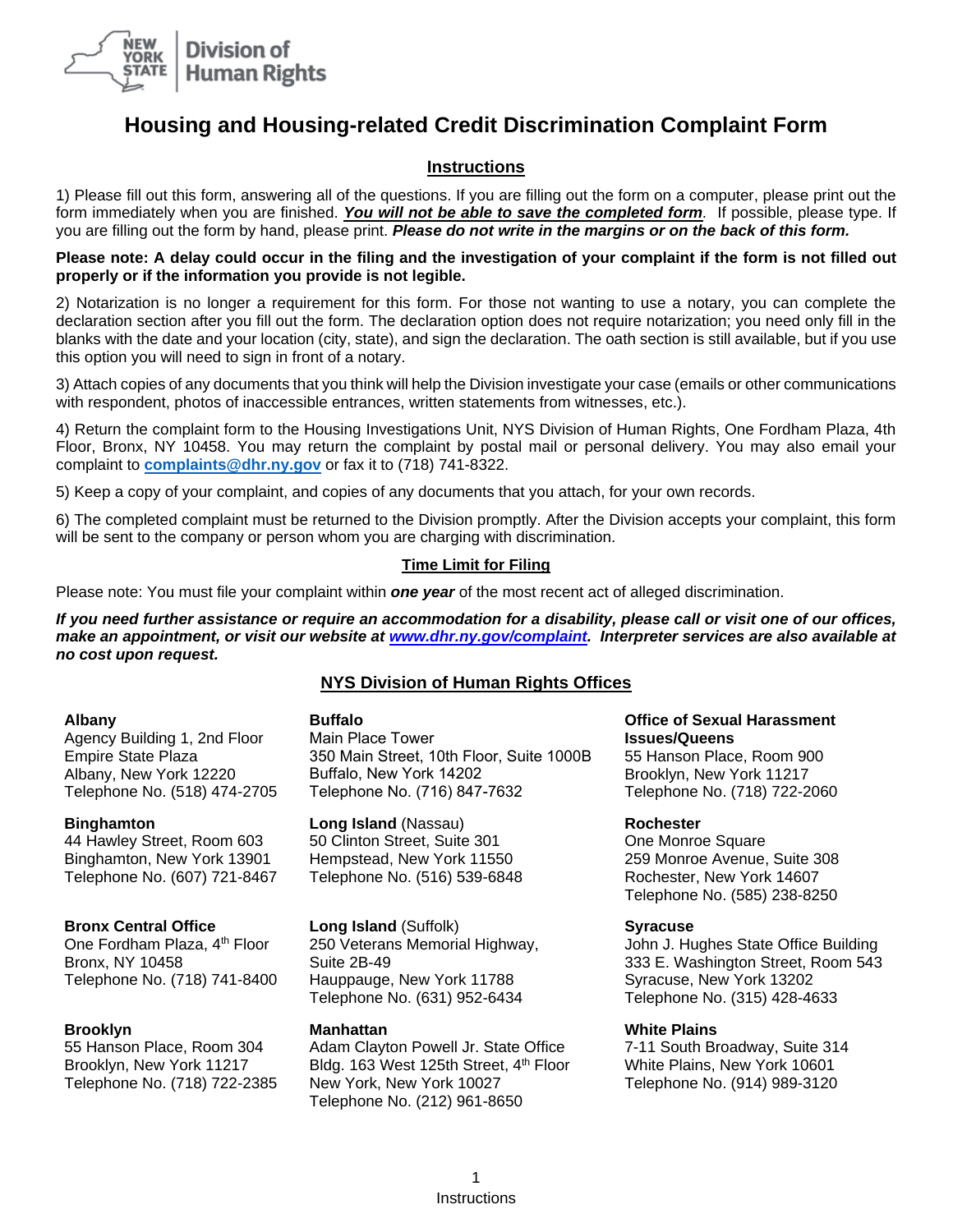The Division of Human Rights investigates complaints of housing and housing-related credit discrimination based on: **Age Arrest Record** (that was resolved in your favor or adjourned in contemplation of dismissal or youthful offender record or sealed conviction record; applies to all types of claims covered by this form except claims about vacant land or commercial space) **Creed / Religion** (religious membership, belief, practice, or observance; or discrimination because you do not have a religious belief) **Disability** (a physical or mental condition; includes denial of reasonable accommodation of a disability) **Familial Status** (if you are pregnant, have a child, or are in the process of obtaining custody of a child, or have a child or children under age 18 in your household) **Gender Identity or Expression** (actual or perceived gender-related identity, appearance, behavior, expression, or other gender-related characteristic regardless of the sex assigned to that person at birth, including, but not limited to, the status of being transgender; complaints involving the need for accommodation of gender dysphoria or other related medical condition can also be filed under disability) **Lawful Source of Income** (includes, but is not limited to, child support, alimony, foster care subsidies, social security benefits, or any type of public assistance or housing assistance, including Section 8 and other housing vouchers) **Marital Status** (single, married, separated, divorced, widowed) **Military Status** (including military reserves, or being a veteran) **National Origin** (the country where you or your ancestors were born) **Predisposing Genetic Characteristics** (information from a genetic test) **Race/Color** (because you are Asian, Black, White, mixed race, etc.; includes ethnicity; includes traits historically associated with race such as hair texture or hairstyle) **Retaliation** (because you filed a discrimination case before, were a witness or helped someone else with a discrimination case, or opposed or reported unlawful discrimination) **Sex** (because of your gender, includes sexual stereotyping, sexual harassment, pregnancy) **Sexual Orientation** (heterosexual, homosexual, bisexual, asexual, whether actual or perceived) **Use of guide dog, hearing dog, or service dog, or a service or companion animal** (use of a professionally trained dog for a disability; or use of a service or companion animal that is not professionally trained but alleviates your disability as a reasonable accommodation) **Relationship or Association** (with a member or members of a protected category listed above) The Division investigates complaints only if the discrimination is based on one or more of the above reasons. The Division cannot investigate unfair treatment that does not involve one of these reasons. If you do not see anything in this list that applies to your situation, please contact the Division of Human Rights to speak to a staff member.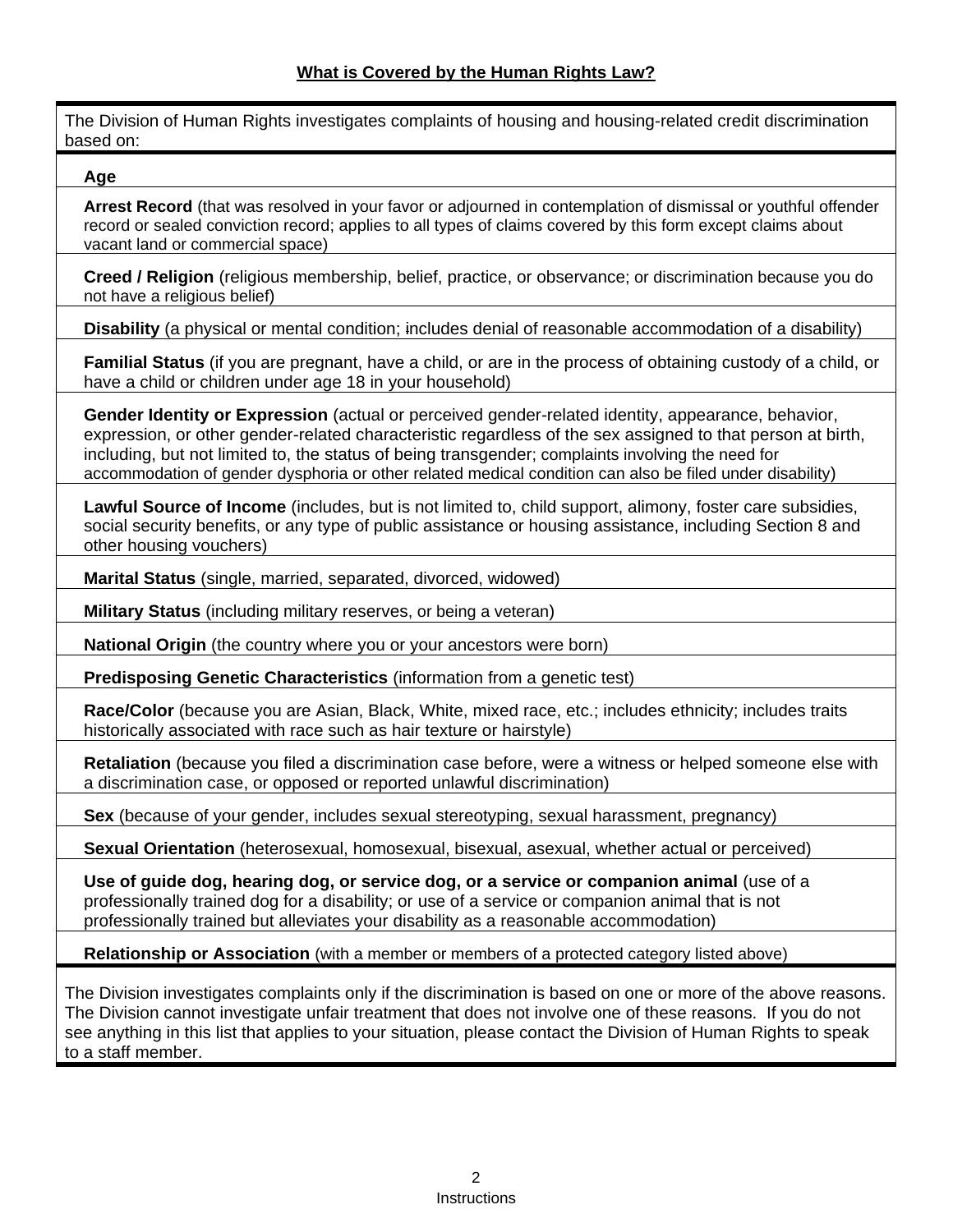# **New York State Division of Human Rights Housing Complaint Form**

**Although all ages are protected, you must be 18 years or older to file a complaint. A parent, guardian or other person having legal authority to act in the child's interests must file on behalf of a person under the age of 18.**

| 1. Your contact information:                                                                                                                                                                                                                                                                                                                                               |                              |                     |                                                                   |  |
|----------------------------------------------------------------------------------------------------------------------------------------------------------------------------------------------------------------------------------------------------------------------------------------------------------------------------------------------------------------------------|------------------------------|---------------------|-------------------------------------------------------------------|--|
| <b>First Name</b>                                                                                                                                                                                                                                                                                                                                                          |                              | Middle Initial/Name |                                                                   |  |
| Last Name                                                                                                                                                                                                                                                                                                                                                                  |                              |                     |                                                                   |  |
| <b>Street Address/PO Box</b>                                                                                                                                                                                                                                                                                                                                               |                              | Apt or Floor #:     |                                                                   |  |
| City                                                                                                                                                                                                                                                                                                                                                                       |                              | <b>State</b>        | Zip Code                                                          |  |
| If you are filing on behalf of a person or persons under the age of 18 for whom you have<br>legal authority to act:                                                                                                                                                                                                                                                        |                              |                     | I am filing for:<br>□ Self & other<br>$\Box$ Other person(s) only |  |
| Name(s):                                                                                                                                                                                                                                                                                                                                                                   | Relationship(s):             |                     | Date(s) of birth:                                                 |  |
| 2. Who discriminated against you?<br>Owner/Landlord<br>Condo Association<br><b>Bank or Other Lender</b><br>$\Box$<br>$\perp$<br>Manager/Superintendent<br><b>Builder</b><br>$\Box$ Co-op Board<br>$\Box$<br>$\Box$<br>$\Box$ Public Housing Agency<br>Real Estate Salesperson/<br>$\Box$ Other:<br><b>Temporary Housing/Shelter</b><br><b>Real Estate Broker</b><br>$\Box$ |                              |                     |                                                                   |  |
| 3. You are filing a complaint against:                                                                                                                                                                                                                                                                                                                                     |                              |                     |                                                                   |  |
| Name                                                                                                                                                                                                                                                                                                                                                                       | Name                         |                     |                                                                   |  |
| <b>Street Address/PO Box</b>                                                                                                                                                                                                                                                                                                                                               | <b>Street Address/PO Box</b> |                     |                                                                   |  |
| City State Zip Code                                                                                                                                                                                                                                                                                                                                                        | City State Zip Code          |                     |                                                                   |  |
| Telephone Number:                                                                                                                                                                                                                                                                                                                                                          | Telephone Number:            |                     |                                                                   |  |
| <u> 1999 - Jan Barbara (</u><br>Ext.<br>(                                                                                                                                                                                                                                                                                                                                  | $\left($                     |                     | Ext.                                                              |  |
| If you are filing against more than two entities, please list on a separate piece of paper.                                                                                                                                                                                                                                                                                |                              |                     |                                                                   |  |
| Individual people who discriminated against you:                                                                                                                                                                                                                                                                                                                           |                              |                     |                                                                   |  |
| Name:                                                                                                                                                                                                                                                                                                                                                                      |                              |                     |                                                                   |  |
| Name:                                                                                                                                                                                                                                                                                                                                                                      |                              |                     |                                                                   |  |
| If you need more space, please list them on a separate piece of paper.                                                                                                                                                                                                                                                                                                     |                              |                     |                                                                   |  |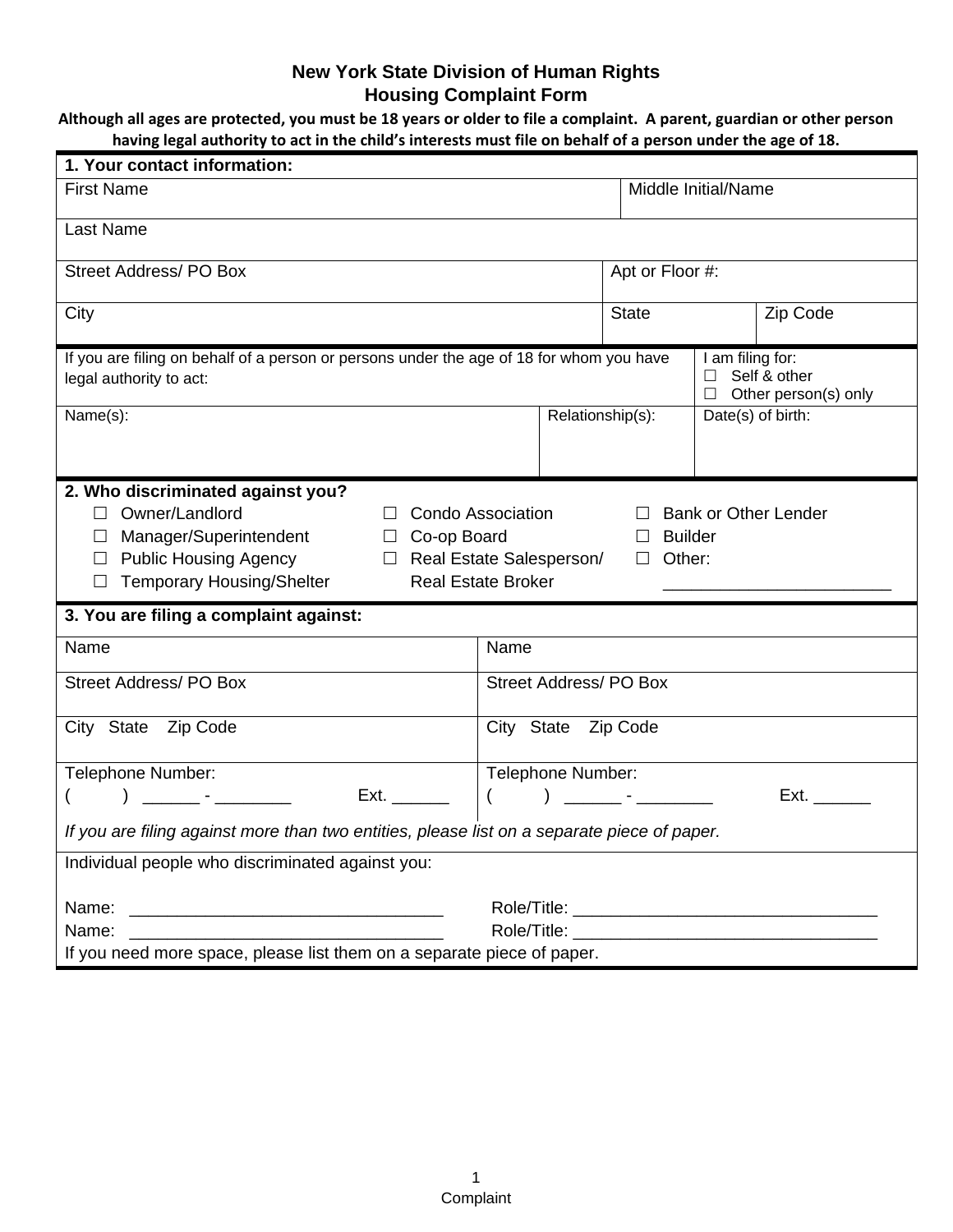| 4. Description of the property involved in the discrimination. (provide whatever information is available)                                           |            |            |        |                                                                                   |        |                |
|------------------------------------------------------------------------------------------------------------------------------------------------------|------------|------------|--------|-----------------------------------------------------------------------------------|--------|----------------|
| What is the address of the property?                                                                                                                 |            |            |        |                                                                                   |        |                |
|                                                                                                                                                      |            |            |        |                                                                                   |        |                |
|                                                                                                                                                      |            |            |        |                                                                                   |        |                |
|                                                                                                                                                      |            |            |        |                                                                                   |        |                |
|                                                                                                                                                      |            |            |        |                                                                                   |        |                |
| What kind of property was involved?<br>$\Box$ Single-family house<br>Two-family house<br>Commercial space<br>$\Box$<br>Land<br>$\mathbf{I}$          |            | $\Box$     |        | Mobile home<br>Building with 2-4 apartments<br>Building with 5 or more apartments |        |                |
| Does the owner live on the property?                                                                                                                 | $\Box$ Yes |            |        | $\Box$ No                                                                         | $\Box$ | I don't know   |
| Does the owner own more than one<br>property?                                                                                                        | $\Box$ Yes |            | П      | <b>No</b>                                                                         | П      | I don't know   |
| Was this property being sold or being<br>rented?                                                                                                     | $\Box$     | Being sold | $\Box$ | Being rented                                                                      | $\Box$ | Not applicable |
| Are you currently living there?                                                                                                                      | $\Box$ Yes |            | $\Box$ | <b>No</b>                                                                         |        |                |
| 5. Date of alleged discrimination (must be within one year of filing):<br>The most recent act of discrimination happened on:<br>month<br>day<br>year |            |            |        |                                                                                   |        |                |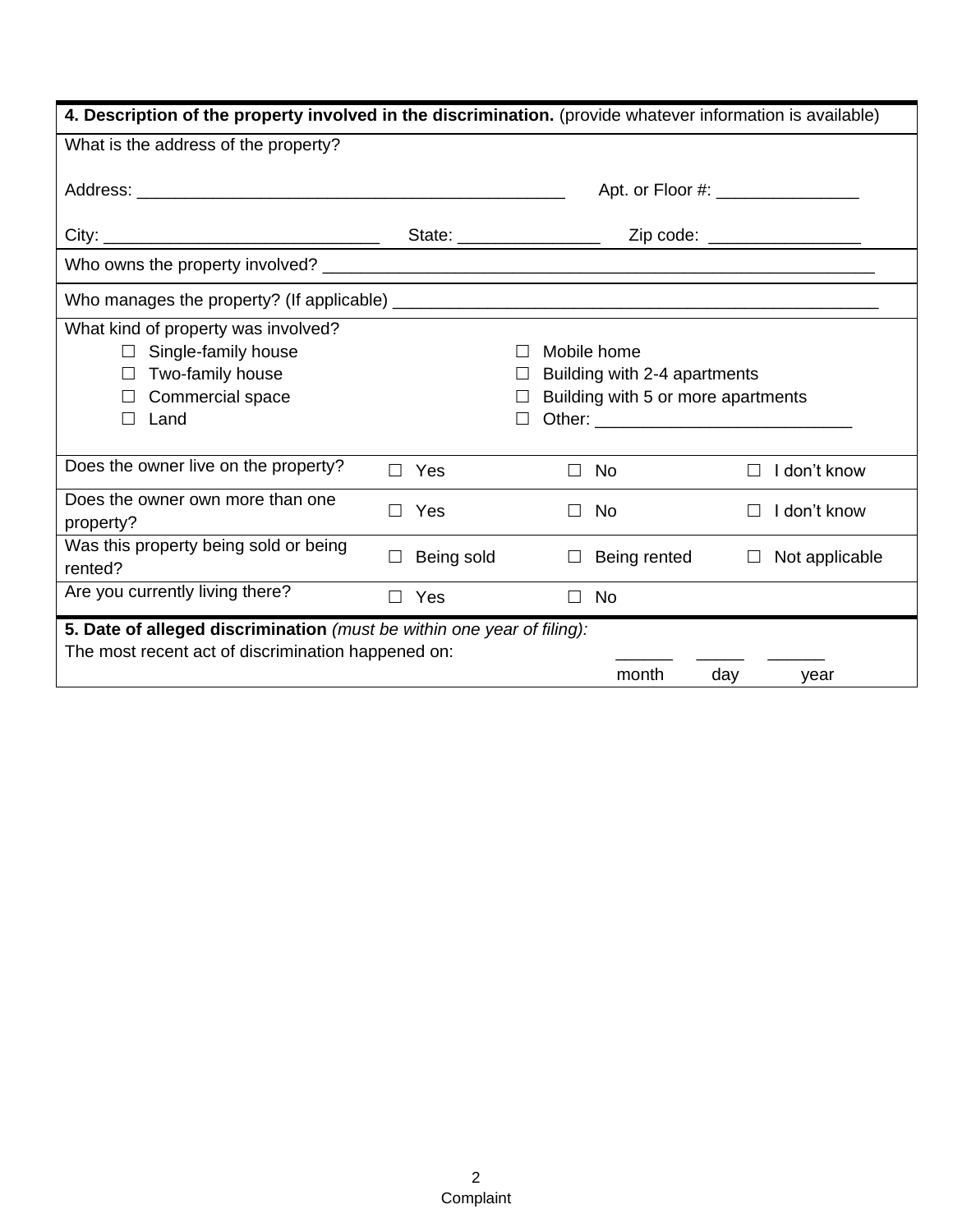| 6. Basis of alleged discrimination:                                                                             |                                                        |  |  |  |  |
|-----------------------------------------------------------------------------------------------------------------|--------------------------------------------------------|--|--|--|--|
| Check ONLY the boxes that you believe were the reasons for discrimination, and fill in specifics only for those |                                                        |  |  |  |  |
| reasons. Please look at page 2 of "Instructions" for an explanation of each type of discrimination.             |                                                        |  |  |  |  |
| $\Box$ Age:                                                                                                     | <b>Marital Status</b><br>$\Box$                        |  |  |  |  |
| Date of Birth: _________________                                                                                | $\Box$ Single<br>$\Box$<br>Married<br>$\Box$ Separated |  |  |  |  |
|                                                                                                                 | $\Box$ Divorced<br>$\Box$ Widowed<br>$\Box$            |  |  |  |  |
| $\Box$ Arrest Record (see page 2 of instructions for                                                            | □ Military Status:                                     |  |  |  |  |
| what is covered by the arrest provisions)                                                                       | $\Box$ Active $\Box$ Reserves<br>$\Box$ Veteran        |  |  |  |  |
|                                                                                                                 | Duty                                                   |  |  |  |  |
| <b>Creed/Religion:</b><br>$\Box$                                                                                | $\Box$ National Origin:                                |  |  |  |  |
| Please specify: _________________                                                                               | Please specify: __________________                     |  |  |  |  |
| $\Box$ Disability:                                                                                              | Race/Color or Ethnicity:                               |  |  |  |  |
| Please specify: ________________                                                                                | Please specify: ___________________                    |  |  |  |  |
| <b>Familial Status</b><br>$\Box$                                                                                | <b>Sexual Orientation:</b><br>$\Box$                   |  |  |  |  |
|                                                                                                                 | Please specify: ___________________                    |  |  |  |  |
|                                                                                                                 |                                                        |  |  |  |  |
| <b>Gender Identity or Expression, Including the</b><br>ш                                                        | Sex:<br>$\Box$                                         |  |  |  |  |
| <b>Status of Being Transgender</b>                                                                              | Please specify: ___________________                    |  |  |  |  |
| $\Box$ Lawful Source of Income                                                                                  |                                                        |  |  |  |  |
| Please specify: __________________                                                                              |                                                        |  |  |  |  |
| Use of Guide Dog, Hearing Dog, or Service Dog, or a Service or Companion Animal<br>$\Box$                       |                                                        |  |  |  |  |
| If you believe you were treated differently after you filed or helped someone file a discrimination complaint,  |                                                        |  |  |  |  |
| acted as a witness to a discrimination complaint, or opposed or reported unlawful discrimination, check below:  |                                                        |  |  |  |  |
|                                                                                                                 |                                                        |  |  |  |  |
| □ Retaliation: How you opposed discrimination: _________________________________                                |                                                        |  |  |  |  |
| If you believe you were discriminated against because of your relationship or association with a member or      |                                                        |  |  |  |  |
| members of a protected category listed above, indicate the relevant category above, and check below.            |                                                        |  |  |  |  |
| $\Box$ Relationship or association                                                                              |                                                        |  |  |  |  |
|                                                                                                                 |                                                        |  |  |  |  |
| 7. Acts of alleged discrimination: What did the person/company you are complaining against do? Check all        |                                                        |  |  |  |  |
|                                                                                                                 |                                                        |  |  |  |  |
| that apply<br>Refused to rent or sell to                                                                        | Threatened to evict me                                 |  |  |  |  |
| $\Box$ Unable to access property or<br>ப                                                                        | $\Box$                                                 |  |  |  |  |
| facilities due to my disability<br>me                                                                           | Date of notice, if applicable:                         |  |  |  |  |
| Advertised in a discriminatory                                                                                  | Evicted me or attempt to evict me                      |  |  |  |  |
| Discriminated against me<br>L<br>ப<br>in lending or financing                                                   |                                                        |  |  |  |  |
| way                                                                                                             | Sexual harassment                                      |  |  |  |  |
| Denied me equal terms,<br>$\Box$ Harassed/intimidated (other<br>ப<br>than sexual harassment) on                 |                                                        |  |  |  |  |
| privileges, or facilities that                                                                                  |                                                        |  |  |  |  |
| any basis indicated above<br>other tenants were given<br>Denied my request for a reasonable accommodation       |                                                        |  |  |  |  |
| ப                                                                                                               | Discriminated against me because of use of a<br>$\Box$ |  |  |  |  |
| or modification for my disability (includes refusal to                                                          | professionally trained guide dog, hearing dog, or      |  |  |  |  |
| permit a service or companion animal)                                                                           | service dog                                            |  |  |  |  |
| Date requested: __________________                                                                              |                                                        |  |  |  |  |
|                                                                                                                 |                                                        |  |  |  |  |
|                                                                                                                 |                                                        |  |  |  |  |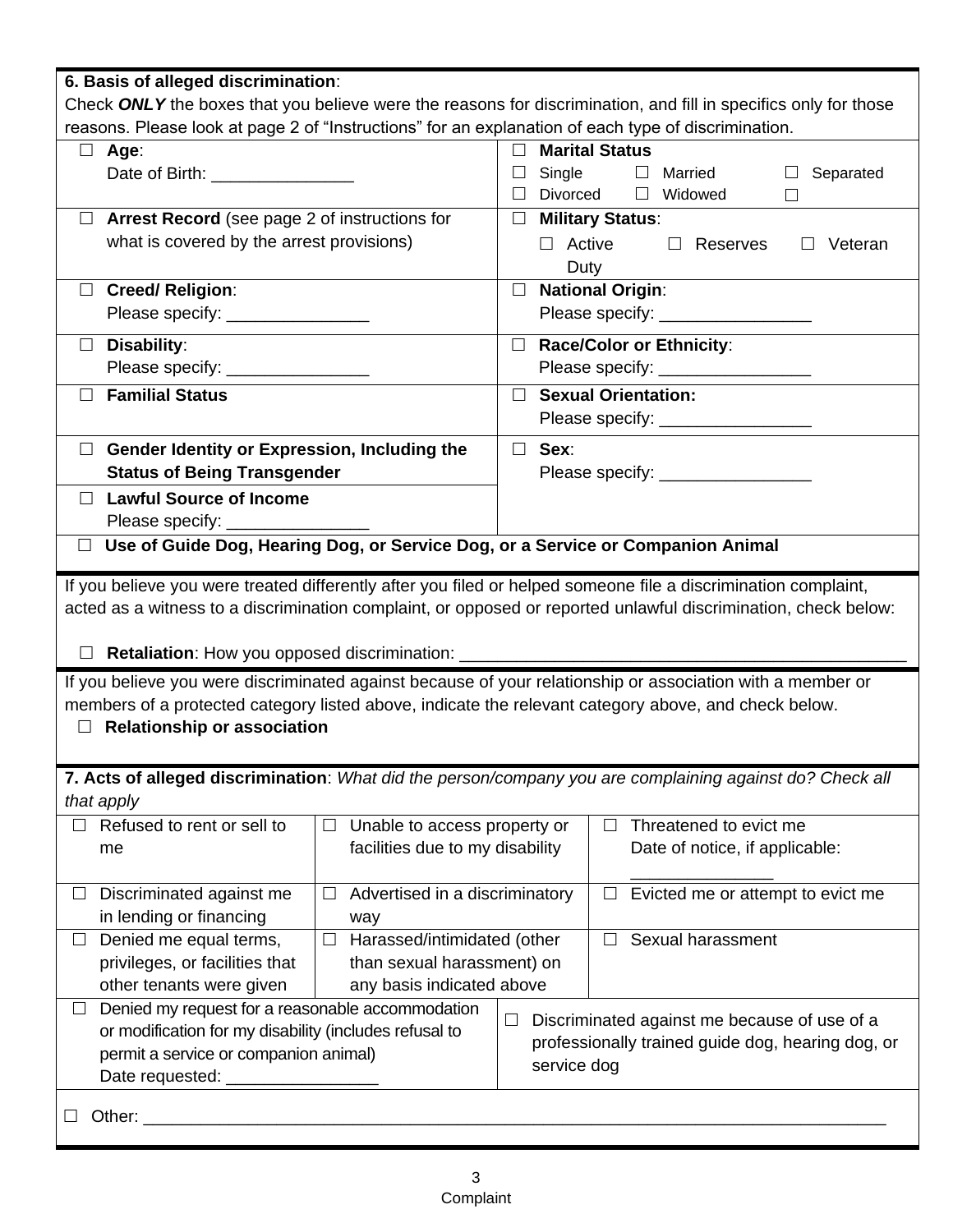**8. Description of alleged discrimination**

*Tell us more about each act of discrimination that you experienced. Please include dates, names of people involved, and explain why you think it was discriminatory. TYPE OR PRINT CLEARLY. You may also write "see attached" and attach a typed description.*

| If you need more space to write, please continue writing on a separate sheet of paper and attach it to the complaint form. DO NOT WRITE IN THE MARGINS OR ON THE BACK OF THIS FORM. |
|-------------------------------------------------------------------------------------------------------------------------------------------------------------------------------------|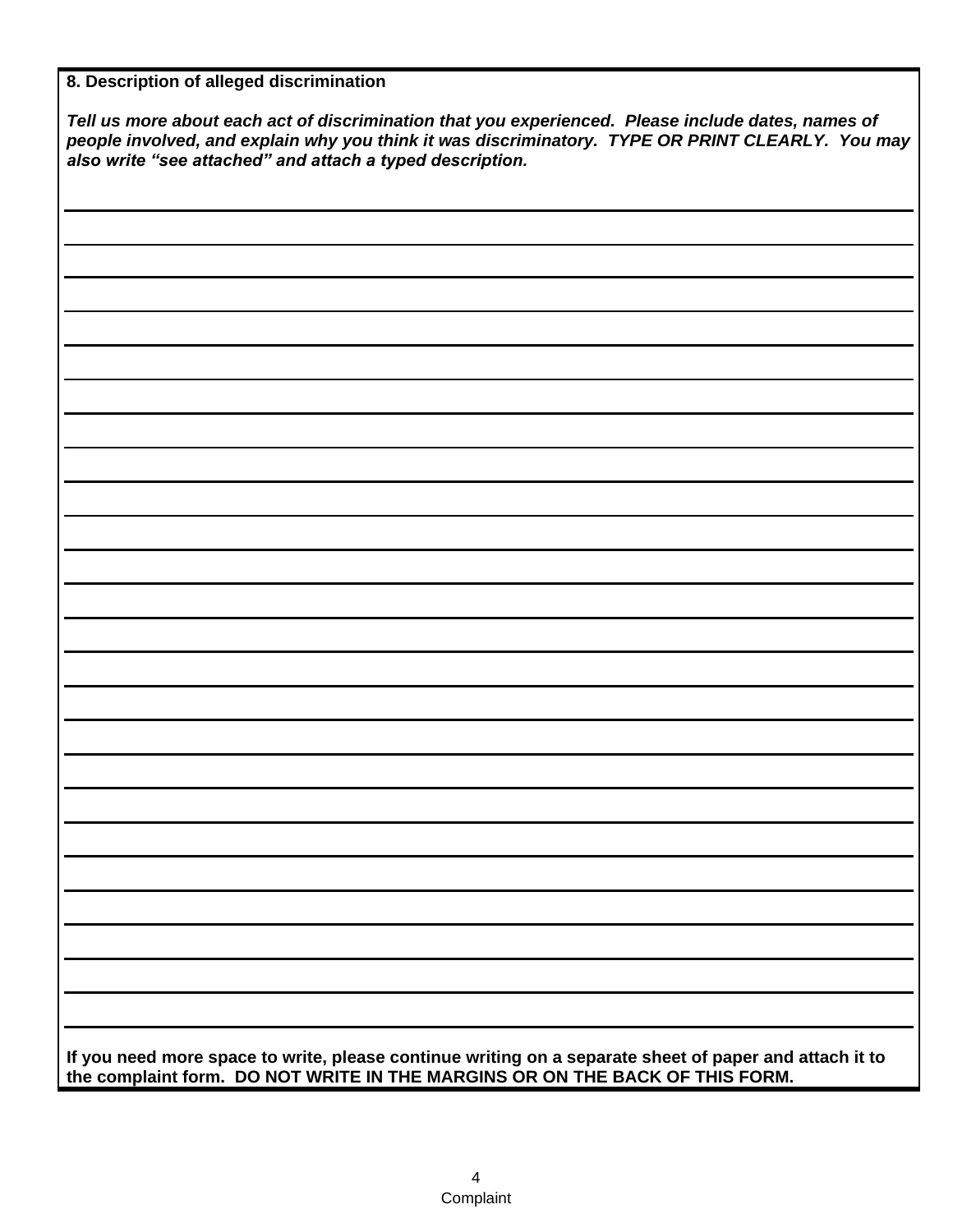# **Signature (Declaration or Oath)**

Based on the information contained in this form, I charge the herein named respondent(s) with an unlawful discriminatory practice, in violation of the New York State Human Rights Law.

I have not filed any other civil action, nor do I have an action pending before any administrative agency, under any state or local law, based upon this same unlawful discriminatory practice. (If you have another action pending and still wish to file, please contact our office to discuss.) **PLEASE INITIAL \_\_\_\_\_\_\_\_\_\_**

Human Rights Law § 297.1 requires that a complaint filed with the Division of Human Rights must be "under oath or by declaration." **You must complete either the "declaration" or "oath" sections below.** The declaration requires only your signature and does not need to be notarized. The oath requires that you sign it before a notary.

## **DECLARATION**

I affirm this \_\_\_\_ day of \_\_\_\_\_\_\_\_\_\_\_\_ (month), \_\_\_\_\_\_\_ (year) at \_\_\_\_\_\_\_\_\_\_\_\_\_\_\_\_\_\_\_ (city), \_\_\_\_\_ (state), under penalties of perjury, that I am the complainant herein; that I have read (or had read to me) the foregoing complaint and know the content thereof; that the same is true of my own knowledge except as to the matters therein stated on information and belief; and that as to those matters, I believe the same to be true.

> \_\_\_\_\_\_\_\_\_\_\_\_\_\_\_\_\_\_\_\_\_\_\_\_\_\_\_\_\_\_\_\_\_\_ [Complainant name]

STATE OF NEW YORK COUNTY OF ) ) SS:

\_\_\_\_\_\_\_\_\_\_\_\_\_\_\_\_\_\_\_\_\_\_\_\_\_, being duly sworn, deposes and says: that I am the complainant herein; that I have read (or had read to me) the foregoing complaint and knows the content thereof; that the same is true of my own knowledge except as to the matters therein stated on information and belief; and that as to those matters, I believes the same to be true.

**OATH**

\_\_\_\_\_\_\_\_\_\_\_\_\_\_\_\_\_\_\_\_\_\_\_\_\_\_\_\_\_\_\_\_\_\_ Complainant signature

Subscribed and sworn to before me this day of , 20

Signature of Notary Public

\_\_\_\_\_\_\_\_\_\_\_\_\_\_\_\_\_\_\_\_\_\_\_\_\_\_

*Please note: Once this form is completed and returned to the New York State Division of Human Rights, it becomes a legal document and an official complaint with the Division.*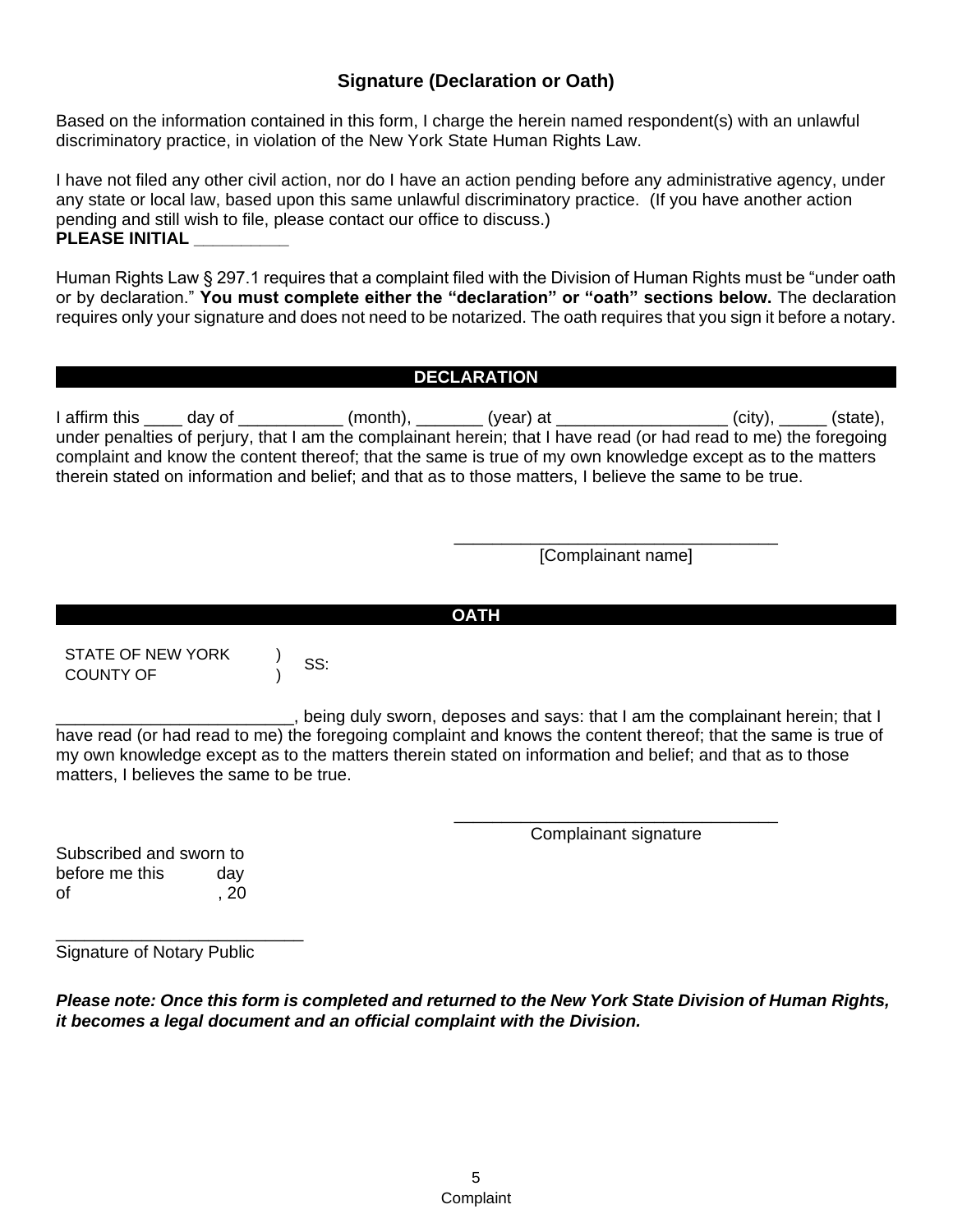| Additional Information, Page 1: This page is for the Division's records and will not be sent to the<br>company or person(s) whom you are filing against.                                                                                                                                                                                                                                                                                                         |                                                                                                               |
|------------------------------------------------------------------------------------------------------------------------------------------------------------------------------------------------------------------------------------------------------------------------------------------------------------------------------------------------------------------------------------------------------------------------------------------------------------------|---------------------------------------------------------------------------------------------------------------|
| 1. Contact information                                                                                                                                                                                                                                                                                                                                                                                                                                           |                                                                                                               |
| My primary telephone number:                                                                                                                                                                                                                                                                                                                                                                                                                                     |                                                                                                               |
| My secondary telephone number:                                                                                                                                                                                                                                                                                                                                                                                                                                   |                                                                                                               |
| My date of birth:                                                                                                                                                                                                                                                                                                                                                                                                                                                |                                                                                                               |
| (Required) My email address:                                                                                                                                                                                                                                                                                                                                                                                                                                     |                                                                                                               |
| and lost mail and increases the efficiency of Division case processing. Therefore, you are required to provide<br>an email address, if you have one, and to keep us advised of any change of your email address. The Division<br>will not use your email address for any non-case related matters.                                                                                                                                                               | The Division uses email, whenever possible, to communicate with the parties to complaints. This avoids delays |
| Contact person (Someone who does not live with you but will know how to contact you if we cannot reach you)                                                                                                                                                                                                                                                                                                                                                      |                                                                                                               |
| <b>Contact person's name:</b>                                                                                                                                                                                                                                                                                                                                                                                                                                    |                                                                                                               |
| Contact person's telephone number:                                                                                                                                                                                                                                                                                                                                                                                                                               |                                                                                                               |
| <b>Contact person's address</b>                                                                                                                                                                                                                                                                                                                                                                                                                                  |                                                                                                               |
| <b>Contact person's email address:</b>                                                                                                                                                                                                                                                                                                                                                                                                                           |                                                                                                               |
| Contact person's relationship to me:                                                                                                                                                                                                                                                                                                                                                                                                                             |                                                                                                               |
| 2. Special needs<br>I am in need of:<br>Interpretation (if so what language?): ________________<br>□ Accommodations for a disability: _________                                                                                                                                                                                                                                                                                                                  | Privacy. Keep my contact information confidential as I am a victim of domestic violence                       |
| 3. Settlement / Conciliation<br>To settle this complaint, I would accept: <i>(Explain what you want to happen as a result of this complaint. Do you</i><br>want a letter of apology, end to harassment, withdrawal of eviction, access to the property, reasonable<br>accommodation for your disability, compensation, etc.?)                                                                                                                                    |                                                                                                               |
| 4. Witnesses (Information about witnesses may be shared with the parties as necessary for the investigation)<br>The following people saw or heard the discrimination and can act as witnesses:<br>Name: and the state of the state of the state of the state of the state of the state of the state of the state of the state of the state of the state of the state of the state of the state of the state of the state of the<br>What did this person witness? |                                                                                                               |
| the control of the control of the control of the                                                                                                                                                                                                                                                                                                                                                                                                                 |                                                                                                               |

Name: \_\_\_\_\_\_\_\_\_\_\_\_\_\_\_\_\_\_\_\_\_\_\_\_\_\_\_\_\_ Title:\_\_\_\_\_\_\_\_\_\_\_\_\_\_\_\_\_\_\_\_\_\_\_\_\_\_\_\_\_\_\_\_\_ Telephone Number: ( ) \_\_\_\_\_\_ - \_\_\_\_\_\_ Relationship to me: \_\_\_\_\_\_\_\_\_\_\_\_\_\_\_\_\_\_\_\_\_\_

\_\_\_\_\_\_\_\_\_\_\_\_\_\_\_\_\_\_\_\_\_\_\_\_\_\_\_\_\_\_\_\_\_\_\_\_\_\_\_\_\_\_\_\_\_\_\_\_\_\_\_\_\_\_\_\_\_\_

\_\_\_\_\_\_\_\_\_\_\_\_\_\_\_\_\_\_\_\_\_\_\_\_\_\_\_\_\_\_\_\_\_\_\_\_\_\_\_\_\_\_\_\_\_\_\_\_\_\_\_\_\_\_\_\_\_\_\_\_\_\_\_\_\_\_\_\_\_\_\_\_\_\_\_\_\_\_\_\_\_\_\_\_\_\_\_\_\_\_\_\_\_\_\_\_\_\_\_

What did this person witness?